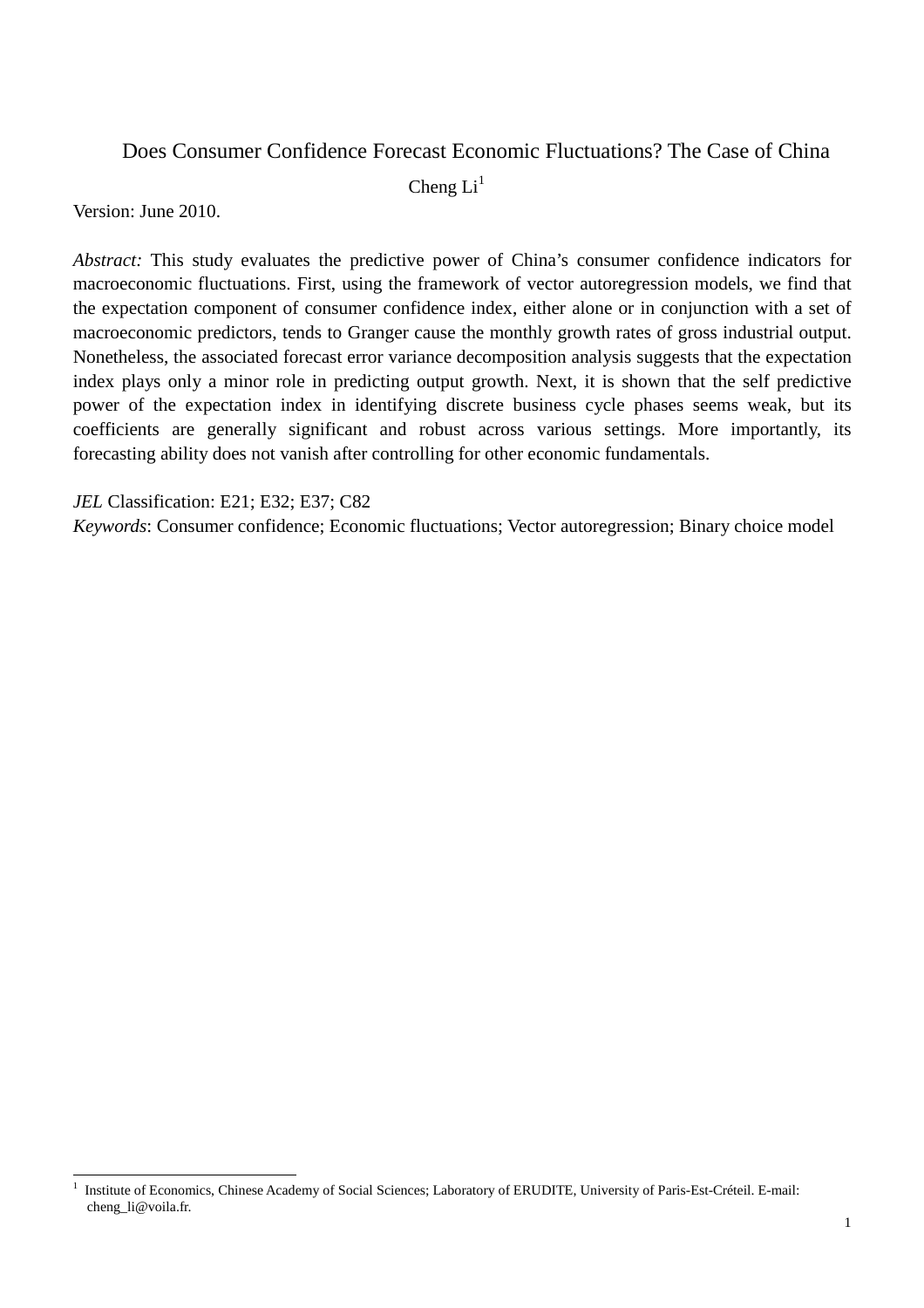The current economic crisis provides a rare opportunity both for the general public and economists to revive the old statement of Keynes (1936) that emotional factors or 'animal spirits' can influence the decision-making of economic agents (see, for example, Blanchard, 1993, and Akerlof and Shiller, 2009). Indeed, few people doubt today that the global recession can be partially explained by the spread of economic gloom, and thus re-establishing the confidence is one of principle objectives of the stimulus policies adopted by many countries around the world. Clearly, how can we imagine a recovery when our hopes for that are fading?

Nonetheless, numerous empiric studies show rather mixed results for the role of the confidence indicators in forecasting consumption expenditure or aggregate output. The main disagreement among several authors is whether the attitudes of economic actors contain independent predictive information about future changes in real economy, as found in Carroll et al. (1994) for US household spending, Acemoglu and Scott (1994) for UK household spending, Matsusaka and Sbordone (1995) for US GNP, Berg and Bergström (1996) for Swedish household spending, Howrey (2001) for US GDP, Utaka (2003) for Japanese GDP, Kwan and Cotsomitis (2004) for US household spending, and Taylor and McNabb (2007) for European countries' GDP, or they are only a rational assessment of economic prospects based on fundamentals and thus, have no or modest incremental forecasting power once other predictors are captured, as evidenced in Fan and Wong (1998) for Hong Kong household spending, Howrey (2001) for US household spending, Goh (2003) for New Zealand household spending, Ludvigson (2004) for US household spending, and Barsky and Sims (2009) for US household spending.

Our study expends this literature by examining the case of China, where the survey-based Consumer Confidence Index (CCI) has been issued monthly since December 1997. However, up to our knowledge, the effect of mass psychology of China's agents on the real economic activity remains an important yet rarely discussed issue. Specifically, the main objectives of this paper are twofold. Relying on vector autoregression (VAR) models, we first seek to investigate whether China's overall CCI and its component, the Consumer Expectation Index (CEI), cause the changes in aggregate output in Granger's sense (Granger, 1969). In other words, the question of interest is whether the lagged values of confidence indicators help predict output growth after holding other things constant. Next, using a framework of binary choice model, we attempt to evaluate the predictive power of confidence indicators over discrete economic upturns and downturns. As stressed in Sensier et al. (2004) and Taylor and McNabb (2007), for policymakers and private agents, such qualitative measures of the regimes of output fluctuations might be more meaningful than the quantitative point forecasting.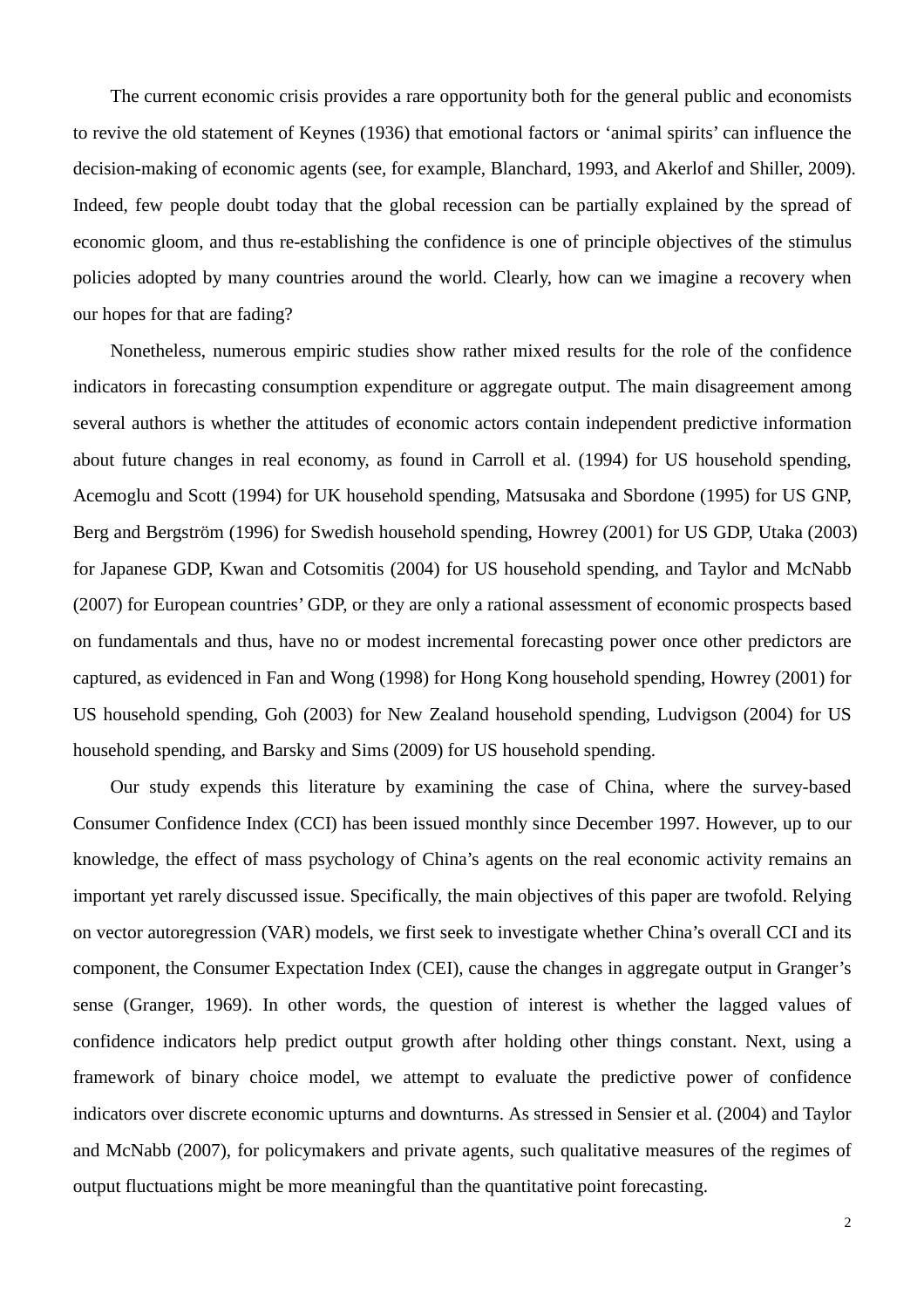The remainder of the paper is structured as follows. The next section presents how China's CCI is measured. Section 3 addresses the Granger causality between the confidence indicators and growth rates of output. Both bivariate and multivariate VAR are considered to assess the independent predictive capacity of consumer sentiment. Section 4 turns to the qualitative forecasting of the discrete turning points in business cycles. Various specifications are used to check the sensitivity of the regression outcomes. The last section draws a few conclusions.

#### **2. China's Consumer Confidence Index**

China's CCI is built on the Consumer Confidence Survey conducted by China Economic Monitoring & Analysis Center (CEMAC), an affiliate of the National Bureau of Statistics. Because the details on the measure of China's CCI, such as survey questionnaire design and sampling method, have not been released, we can merely summarize the information currently available and thus offer a fairly brief overview.

Apparently, the compilation of China's CCI draws on the US experience. Like the University of Michigan's Consumer Sentiment Index and the Conference Board's Consumer Confidence Index, it is a composite index including an expectation component, CEI, and a present situation component, Consumer Satisfactory Index. The former is based on a subset of forward-looking questions about the respondents' future economic situation and the overall economic trend; the latter index is based on a subset of present conditions questions about the consumers' attitudes for the current overall economic situation and the purchasing time for major durable consumer goods. The overall index is then obtained by averaging the two components with a certain weight for each.

Regarding the scoring procedure, both overall index and its components are graded on a scale of '0' to '200'. These two extreme values correspond to 'very pessimistic' situation and 'very optimistic' situation, respectively, and then the value of '100' reflects a neutral position. When CCI is higher than 100, it implies that consumers are becoming optimistic. Symmetrically, when CCI is lower than 100, it shows that consumers are becoming pessimistic. According to the CEMAC, the data published before December 2009 are subject to some technical adjustments. In particualr, the raw index directly given by the survey was benchmarked to June  $1996 = 100$ , where China's economic indicators were relatively stable<sup>2</sup>. It should be noted that in the following econometric analysis, such standardized data<sup>3</sup> have been restored to their original form.

<sup>&</sup>lt;sup>2</sup> The confidence index in 1996 came from the survey carried out by another organization, China Economic Monitoring Center.

<sup>&</sup>lt;sup>3</sup> Namely the published data for the period of December 1997 to November 2009.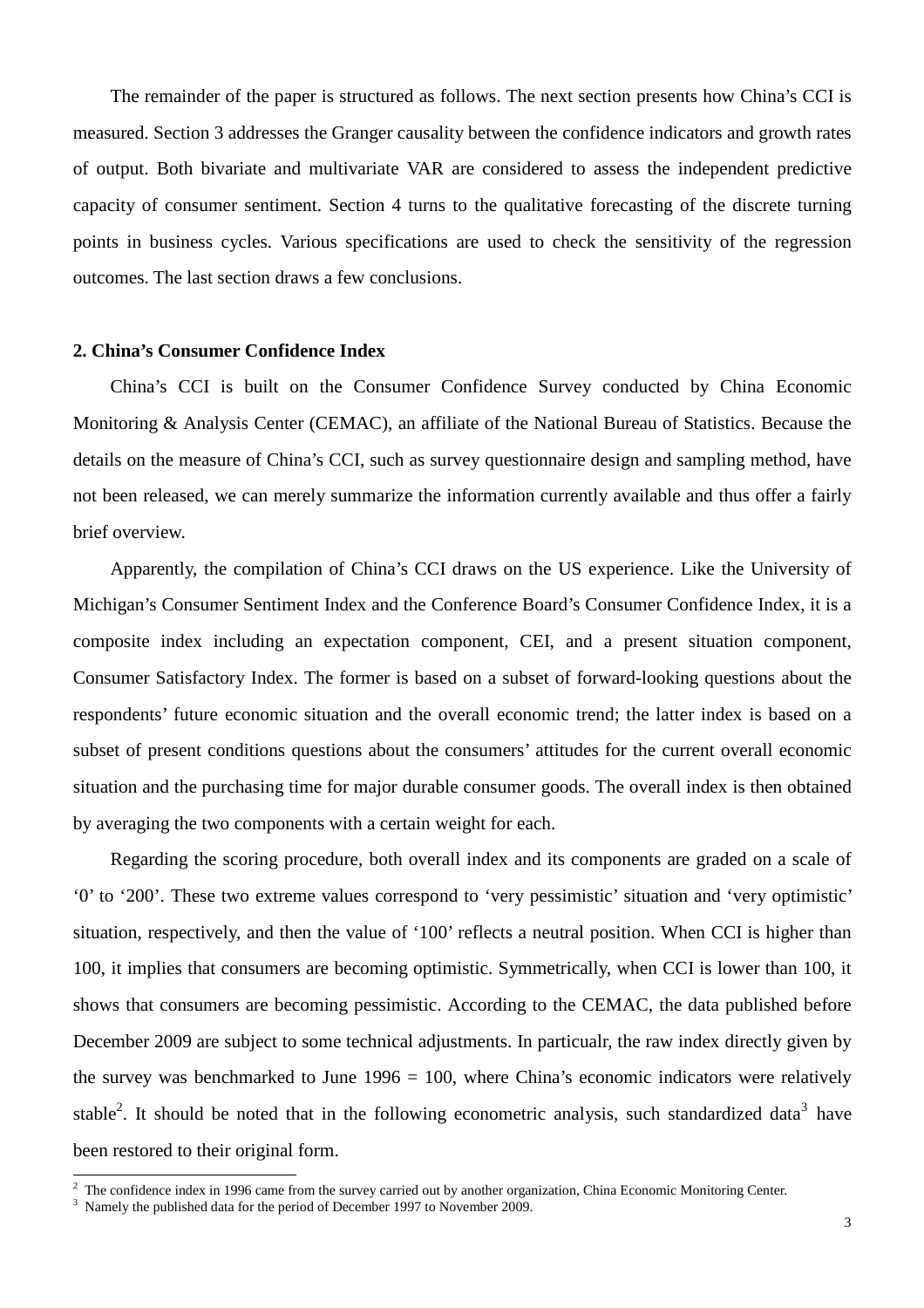Finally, the survey has an acceptably large sample size. Indeed, the total number of respondents is likely to exceed 3400. Thus it might be smaller than the sample size for the Conference Board's Index, roughly 3500, but much bigger than the one for Michigan's index, roughly 500. Nonetheless, the survey covers only the urban residents of 70 major cities of China, while the rural households' opinions are ignored. Obviously, it casts doubt over whether the two heterogeneous groups of consumers have consistent sentiments about economic conditions<sup>4</sup>.

#### **3. Granger causality between output growth and confidence indicators**

This section addresses the Granger causality between confidence indicators described above and output growth. Given the fact that the most appealing measure of aggregate economy, Gross Domestic Product (GDP), has only quarterly and annual series in China, we draw on the monthly gross industrial output. Specifically, after some treatment presented in Data appendix, and then taking the log difference, we obtain the approximate monthly real growth rates of industrial output, denoted by OUTPUT. It should be stressed that as point out Zhang and Wan (2005) in their study on Chinese business cycles, gross industrial output can serve as a good indicator of economic activity on the grounds that the agricultural output, especially in China, often exhibits climatically-driven fluctuations, and the service sector depends heavily on the industrial sector. Indeed, industrial output series are widely used in the related literature, such as Tang (1998), and Poncet and Barthélemy (2008).

In the first step, the pairwise causality is tested through the following bivariate VAR model, with *k* indicating the lag order:

$$
OUTPUTt = cy + \alpha_{yi} \sum_{i=1}^{k} OUTPUTt-i + \beta_{yi} \sum_{i=1}^{k} Confidencet-i + \varepsilon_{yi},
$$
 (1)  
Confidence<sub>t</sub> = c<sub>c</sub> + \alpha\_{ci} \sum\_{i=1}^{k} OUTPUT<sub>t-i</sub> + \beta\_{ci} \sum\_{i=1}^{k} Confidence<sub>t-i</sub> + \varepsilon\_{ci}, (2)

Looking at the output growth equation (1), the procedure proposed in Granger (1969) amounts to testing the null hypothesis that the coefficients associated with the lagged confidence indicators:  $\beta_{y1}$ ,  $\beta_{y2}$ , ...  $\beta_{yk}$  are jointly insignificant. If the null is rejected at conventional level, Confidence is said to Granger cause OUTPUT.

[ Table 1 around here]

 $\ddot{ }$ 

<sup>4</sup> A recent improvement in this concern seems noteworthy. Since the fourth quarter of 2009, CEMAC cooperating with Nielson Company has conducted a new consumer survey extending to rural areas. Nonetheless, given the time span covered here, this extension is likely to have little effect on the current study.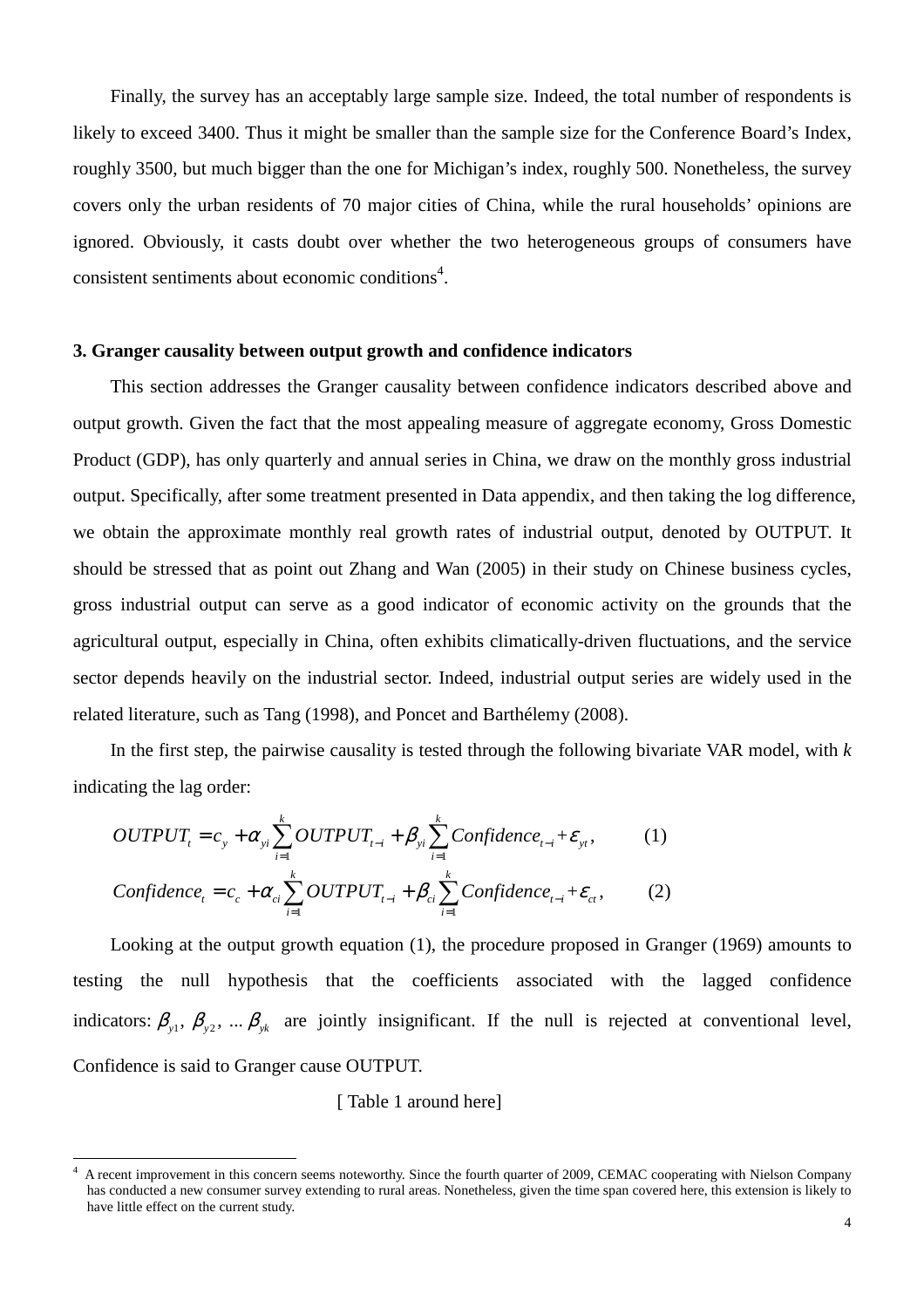Table 1 contains the outcomes of the Granger causality tests for this parsimonious model. On the one hand, the *p*-values associated with the *Chi*-squared statistic for estimates of CCI and CEI in the OUTPUT equation are 0.096 and 0.100, respectively, driving us to reject the null hypothesis of no Granger causality at 10% level. In other words, it means that the preceding growth performance is helpful for the consumers to form their attitudes toward the current and future economic situation. On the other hand, as illustrated in the table, the causal link is also run from CEI to output growth, indicating that the lagged values of CEI contain useful information to forecast present growth rates. Nonetheless, with the *p*-value equal to 0.20, the statistical evidence for the causality from CCI to output growth is weak. Because the CEI reflects solely consumers' perception of future economic conditions, while the overall CCI contains also the satisfaction component reflecting the attitudes about the current economy, the findings that the CEI does a better job in economic forecasting do not appear to be staggering. As a matter of fact, Lovell (2001) suggests a similar proposition for the case of US, which has been empirically confirmed by Kwan and Cotsomitis  $(2004)^5$ . Due to this reason, the subsequent analysis will focus only on the CEI.

Table 1 also reports the estimates of the sum of coefficients for lagged variables, which can be viewed as a rough indicator of the direction of the relationship among variables involved. Looking at the CEI-OUTPUT system, the *t*-statistic suggests that despite the bi-directional causal link between CEI and output growth, the sum of lagged terms of CEI is estimated to be statistically indifferent from zero, but with a negative sign. It implies that the effect of expectation index on output seems to be trivial at longer time horizons. However, as discussed later, the insignificance of the sum of coefficients for CEI will no longer hold in the multivariate VAR framework.

After discussing the self predictive power of confidence indicators, we turn to the key question whether the confidence index, in conjunction with other variables, provides meaningful independent information for forecasting economic activity.

A straightforward way to address the above question is to augment the bi-variate VAR model by introducing a set of economic fundamentals. Unfortunately, there is no clear theoretical guidance to enable us to identify appropriate candidate variables. In fact, it is a major difficulty facing the researchers working in this line of literature. As argues Ludvigson (2004), 'we don't know what those other fundamentals might be'. In the current study, we merely consider the following variables whose monthly series are available: total freight volume (denoted by FV; in log difference), sales rate of

 $\overline{a}$ 

<sup>5</sup> Probably for the same reason, in their work, Berg and Bergström (1996), and Barsky and Sims (2009) focus mainly on the expectation index, rather than overall confidence index.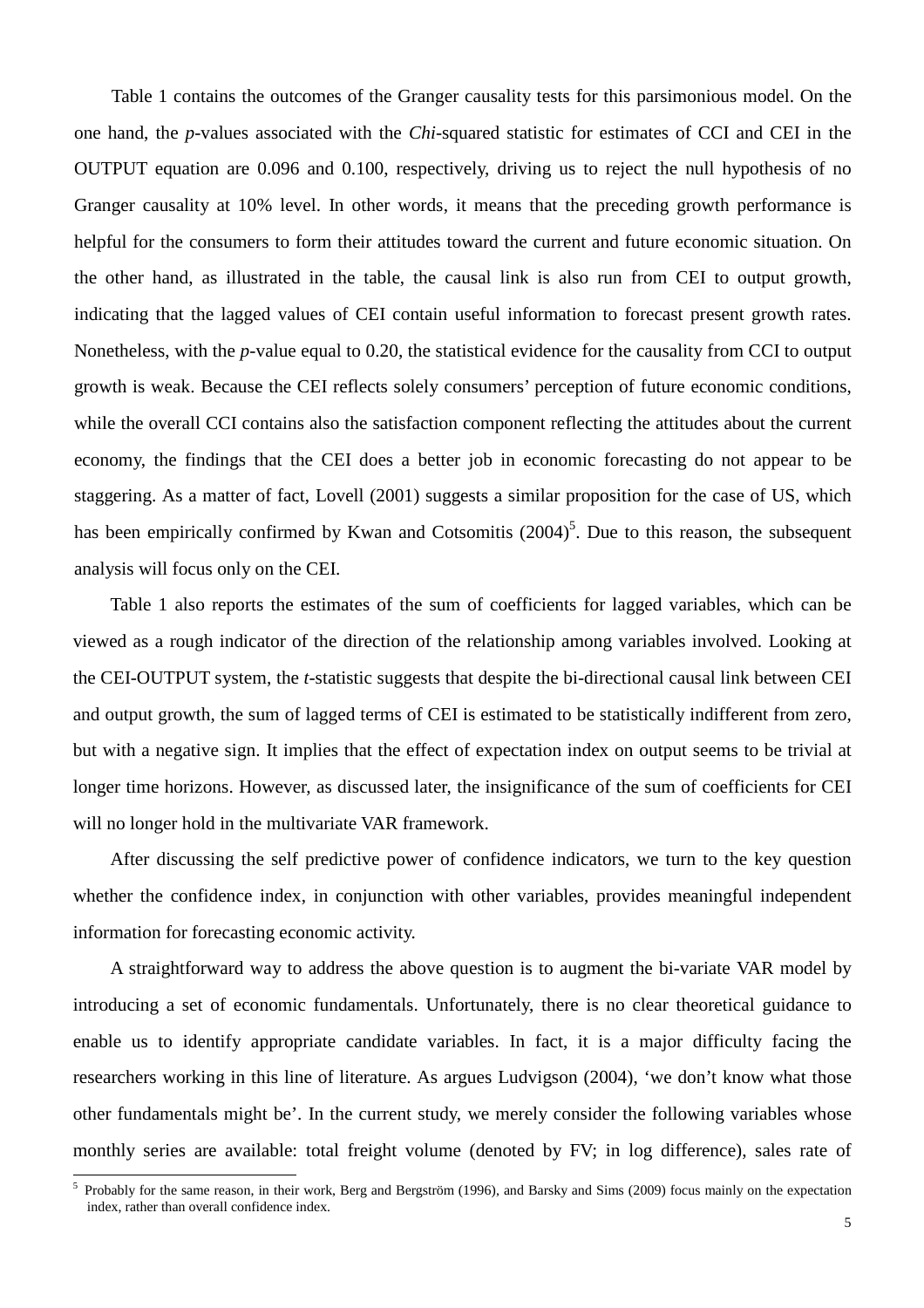industrial products (SR; in level), freight volume handled in major coastal ports (PORT; in log difference) and money and quasi-money (M2; in log difference). The reason behind this choice is due to CEMAC, which documents that these variables, along with CEI, change before the economic mass has changed, and thus defines them as 'leading indicators'. In addition, because the stock price is commonly viewed as a useful macroeconomic predictor (see, for example, Howrey, 2001, and Ludvigson, 2004), the closing price of the Shanghai Stock Exchange Composite Index on the last trading day of each month (STOCK; in log difference) is also embodied in the VAR system. Details on these variables are also given in Data appendix.

Table 2 shows the results based on the augmented VAR. The CEI, along with SR, PORT and STOCK, are found to be causal for the output growth. However, as illustrated in the lower part of the table, we fail to establish the Granger causal link from output growth, and most other controls, to the expectation index. Plainly, little is known about the underlying determinants of the consumers' attitudes.

Another result of interest from Table 2 is that capturing other fundamentals, the estimated sum of coefficients for lagged CEI remains negative but, in this case, become significant at 5% level. This finding is in contrast with those evidenced by Matsusaka and Sbordone (1995) and Utaka (2003), where the estimates of the sum of coefficients for lagged confidence indicators are found to be significant and positive. Our results are, however, consistent with the hypothesis of precautionary saving. As point out Carroll et al. (1994), Acemoglu and Scott (1994), and Ludvigson (2004), if the consumer sentiment is, in part, a measure of uncertainty about the future economic conditions, a rise in the level of confidence about tends to reduce the precautionary saving and thus stimulates today's consumption expenditure. As a result, it turns out that the present values of the expectation index might be negatively correlated with the future values of consumption growth. In fact, even though this proposition is not borne out by most previous work (see, for example Ludvigson, 2004), there is a noticeable exception: Using micro data of US household, Souleles (2004) provides supportive evidence that higher confidence is associated with less contemporaneous saving (so it can translate into lower consumption growth in the next period). It seems reasonable to extend this logic to the relationship between consumer attitudes and broader economic measures, such as the aggregate industrial output. In particular, the assumption of precautionary saving has special relevance in the case of China, where the vagaries of structural reform and underdevelopment of social safety net lead to precautionary motive playing an important role in household saving behavior (see Meng, 2003, and Chamon and Prasad, 2008).

[ Table 2 around here]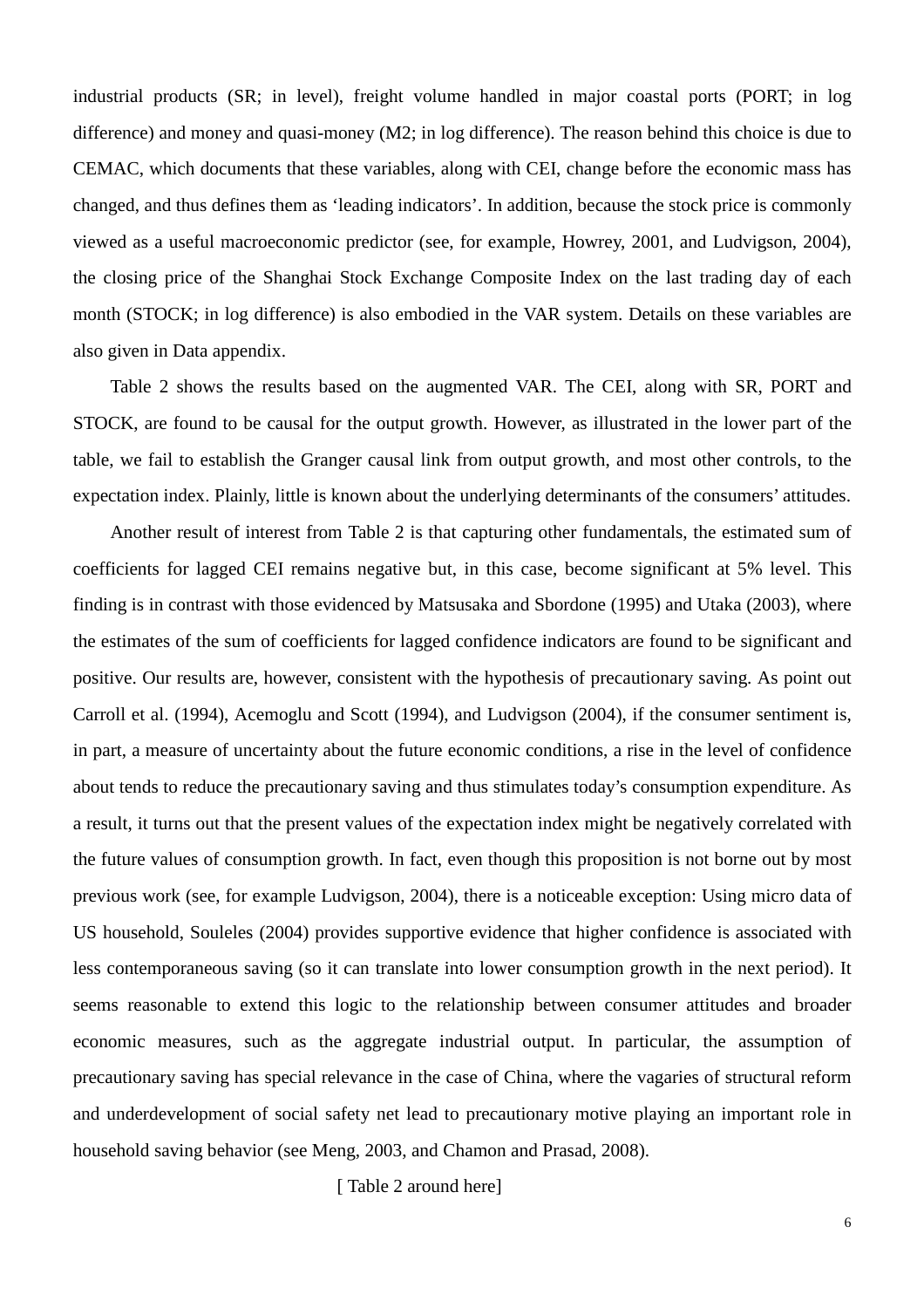To further gauge the predictive capacity of the expectation index within the framework of multivariate VAR, we next conduct an analysis on the forecast error variance decomposition. Table 3 reports the percentage contributions of innovations in CEI to the forecast error variance of OUTPUT. The three control variables that are previously shown to be Granger causal for output growth are also captured in this innovation accounting. Different forecast horizons and orderings of variables are considered to check the robustness of the results.

#### [ Table 3 around here]

Clearly, it is shown that about 85% of the forecast error variance of the output growth can be attributed to its own variations, while only 2% to 3 % accounted for by variations in CEI. At this juncture, it is worthwhile to compare our results to those found in previous work on other countries. For instance, Matsusaka and Sbordone (1995) show that the variations in the Michigan's Consumer Sentiment Index explain about 13% to 26% of forecast variance of US GNP. Utaka (2003) finds that in the Japanese economy, the variations in the Japanese counterpart of CCI explain about 9% to 11% of forecast variance of GDP. Hence, the forecasting power of China's CEI seems underwhelming.

#### **4. Forecasting the regimes of economic activity**

 $\ddot{ }$ 

The above empirical strategy involves the quantitative point estimation of the output growth. However, as pointed out in Sensier et al. (2004) and Taylor and McNabb (2007), because of the stochastic characteristics of the economic activity, knowing the directional change in future trend, namely the business cycle regimes, seems more meaningful and important for both policymaker and private agents. Accordingly, this section will discuss the usefulness of the CEI in forecasting the discrete turning points in industrial output.

In the related literature, a recessionary event is typically defined as the occurrence of two or more consecutive quarters of decline in real GDP. Because of the monthly frequency of our data series, this two-quarter rule cannot be followed here and, thus, we have to address the short term economic fluctuations. Specifically, an expansion (or a recession) of three consecutive months above (or below) the period average of the growth rates of industrial output is considered. Alternatively, the criteria of two-month and one-month are equally employed. In Table 4, we describe the summary statistics for the business cycle regimes. Given the fact that the expansion events are more frequent than recession events<sup>6</sup>, the following econometric investigation centers on the prediction of the former<sup>7</sup>.

<sup>&</sup>lt;sup>6</sup> Thus it gives more non-zero values to the dependent binary variable in the Probit model explored later.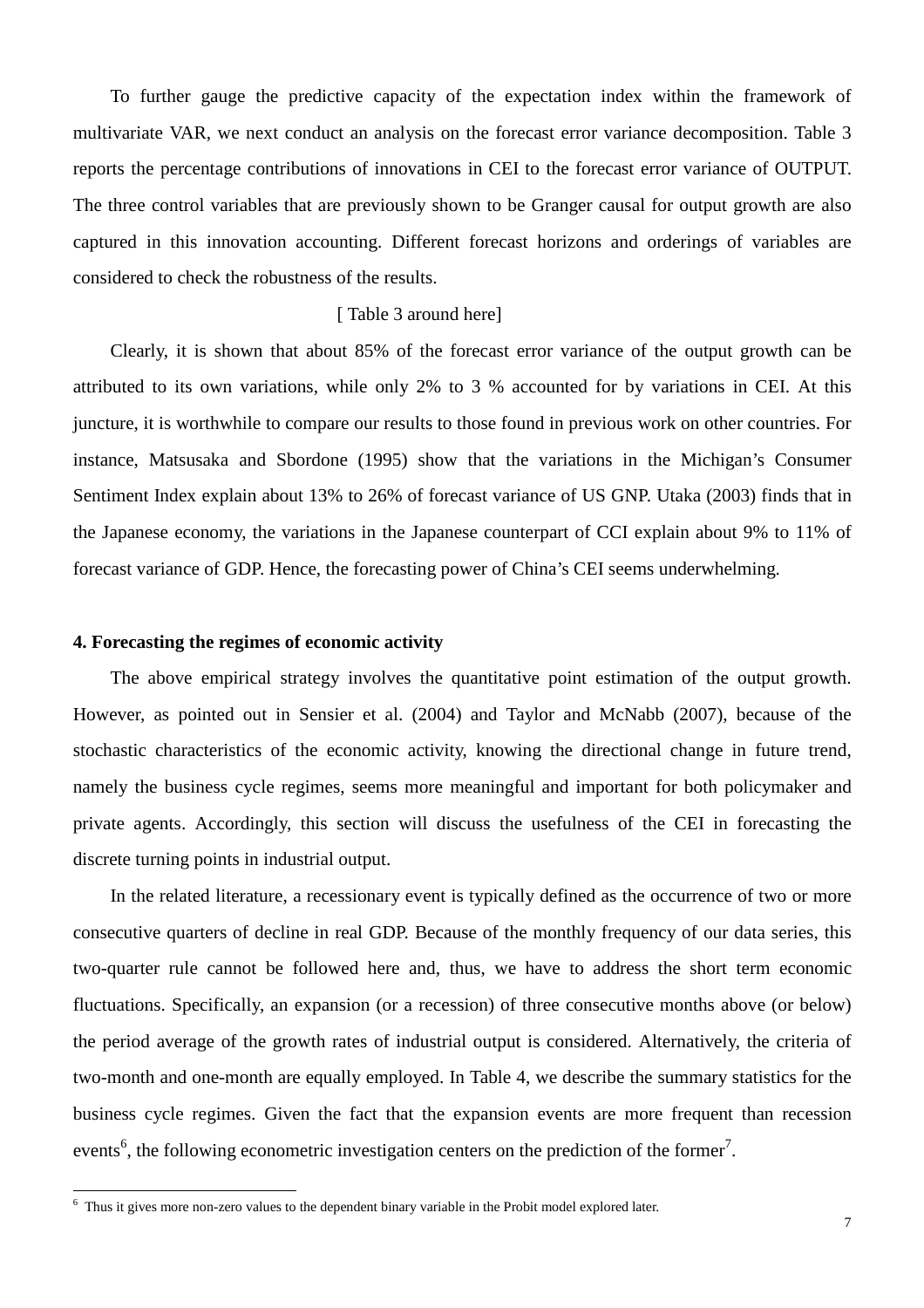#### [ Table 4 around here]

Let define the binary indicator, *E*, which equals 1 if the expansion event occurs, and 0 otherwise. The Probit model estimating the probability of an expansion at time  $t+k$ , can be expressed as follows:

$$
\text{Prob}(E_{t+k} = 1) = F(\mathbf{x}_t \mathbf{\beta}),\tag{3}
$$

where  $F(.)$  is the cumulative distribution function based on the matrix of independent variables available at time *t*,  $\mathbf{x}_t$ , with corresponding coefficient vector,  $\boldsymbol{\beta}$ . Here, the Probit estimator means that *F*(.) is assumed to be normal.

We first gauge the forecasting capacity of CEI by itself for three-month expansions. Table 5 shows the regression outcomes through maximum likelihood procedure. Huber-White robust standard errors are used in the inference to cope with the possible heteroskedasticity. Under various forecast horizons, CEI appears to be a significant predictor with negative sign on its coefficient. However, the goodness-of-fit is fairly poor judged by pseudo R-squared. Indeed, if 0.5 is used as the critical value of the probability, the model has not correctly predicted any three-month expansion events, which occur 32 times over the entire period involved.

#### [ Table 5 around here]

Tables 6 and 7 show the results for the two-month and one-month expansions. Notwithstanding the modest explanatory power, the coefficients associated with lagged values of CEI remain significant and negative in most regressions.

> [ Table 6 around here] [ Table 7 around here]

Next, the Probit model is augmented by including the five control variables discussed previously. The results are illustrated in Tables 8, 9, and 10 corresponding the three-month, two-month, and one-month expansions, respectively.

> [ Table 8 around here] [ Table 9 around here] [Table 10 around here]

 $\overline{a}$ 

As can be seen from the tables, although the pseudo R-squared has been greatly increased, the predictability of the independent variables appears to be mixed. On the one hand, the coefficients of the

<sup>7</sup> For the sake of brevity, the outcomes of Probit forecasting models for the recession phases are not reported. However, the findings are mainly consistent with those for expansion models.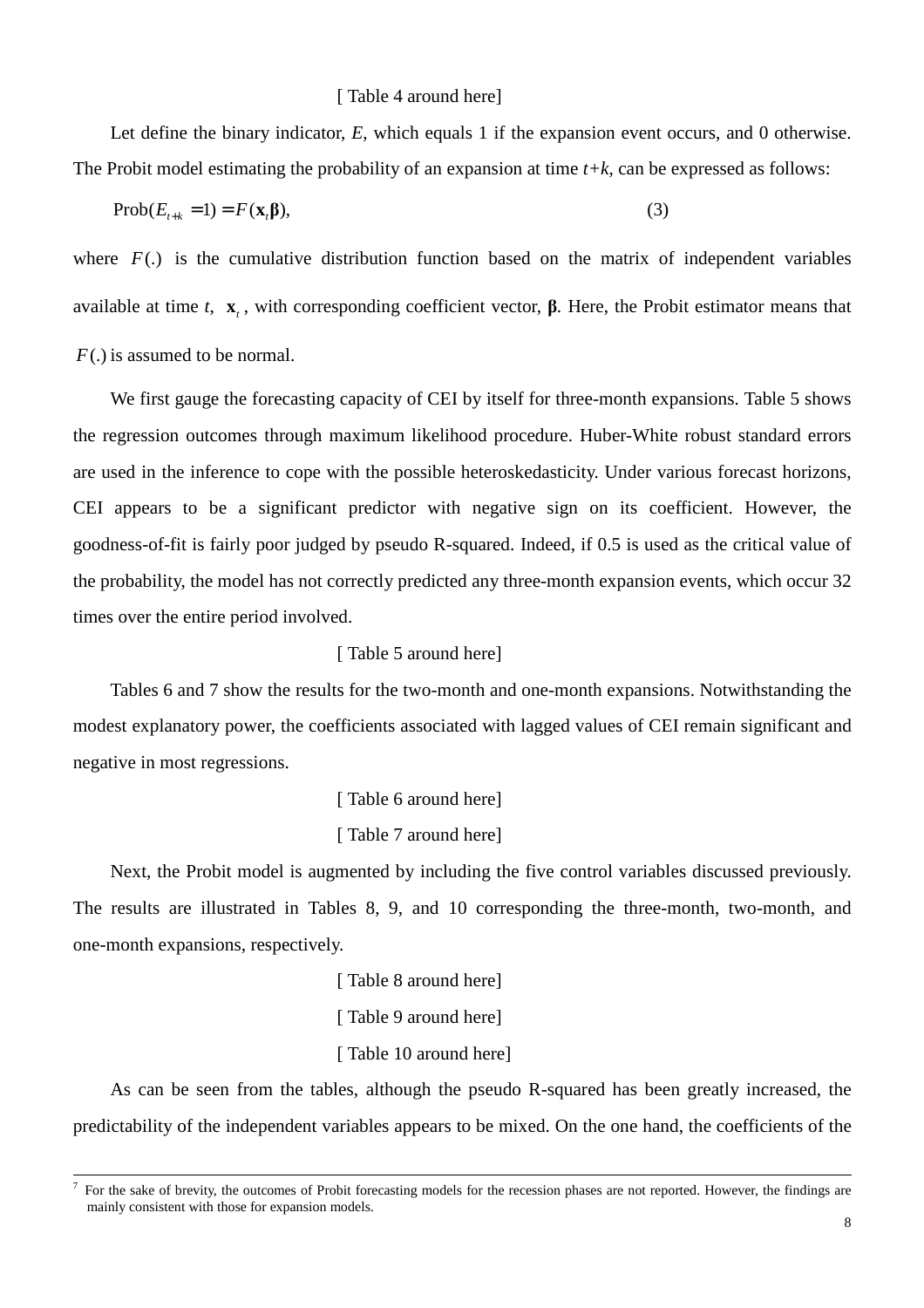three CEMAC-defined leading indicators, FV, PORT, and M2, as well as STOCK are generally insignificant and rather sensitive to the forecast horizons and expansion lengths. On the other hand, judged by the robustness of the signs and magnitudes of their coefficients, both CEI and SR are useful predictors for the expansion phases. For concreteness, let take the three-month expansion equation displayed in Table 8 as an example. Under one-month-ahead setting, the Probit estimate of CEI is -0.0863, and its corresponding marginal effect is -0.0212, holding other explicative variables equal to sample averages. It means that a one-point increase in expectation index will reduce the probability of the occurrence of three-month expansion event by about 0.0212 (or 2.12 percent).

Eventually, it turns out that the signs of the Probit estimates associated with CEI remain convincingly negative. Obviously, such findings are consistent with those provided in Section 3, and thus further support the argument of precautionary saving.

#### **5. Conclusions**

This study sought to evaluate the predictive power of China's consumer confidence indicators for macroeconomic fluctuations. The empirical findings are somewhat mixed. Relying on the VAR framework, we first find that the expectation component of consumer confidence index, either alone or in conjunction with other economic indicators, tends to Granger cause the monthly growth rates of gross industrial output over the period of December 1997 to March 2010. Nonetheless, the associated innovation accounting analysis suggests that only a minor proportion of forecast error variance of output growth can be accounted for by innovations in expectation index. Next, turning to the qualitative estimation, we employ a Probit model with binary expansion (or recession) indicator as dependent variable, and find that the self predictive power of the expectation index in identifying discrete business cycle phases is rather poor, but its coefficients in the forecasting regression are generally significant and robust across various settings. More importantly, its forecasting ability does not vanish after controlling for other macroeconomic predictors.

In short, the evidence we have presented shows that China's confidence indicators might provide additional information about the future path of output growth, with the caveat that its marginal effect on real economy should not be exaggerated. Further research is sorely needed to construct a forecasting model with other relevant economic fundamentals, which are motivated by theory and empirical feasibility. Moreover, to better understand what are actually measured in China's consumer confidence index, the details on the attitude survey remain to be revealed and the underlying determinants of the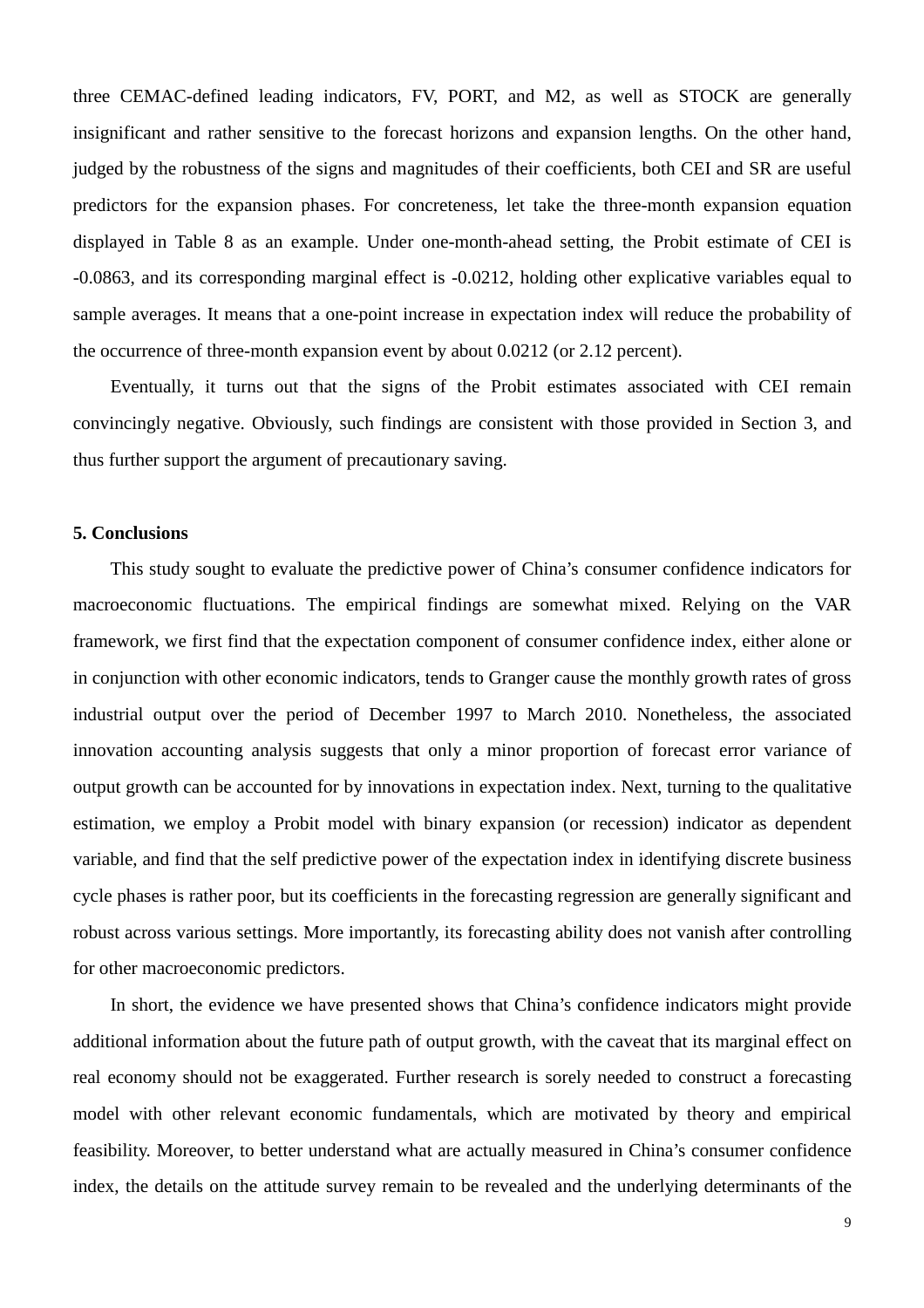index seem worth investigating.

#### **Data appendix**

**Gross industrial output**. The data are from the website: mac.hexun.com. The raw series are first deflated by Producer Price Index (PPI) released in *China Monthly Economic Indicators* (CEMAC, various issues). It should be noted that the reported monthly PPI is relative to the same month in the previous year. To obtain the output data in constant price, we choose the 12 months of 1997 as the base time and, by consequence, the price variations within the year of 1997 are ignored. Such deflated series are then deseasonalized by the US Census Bureau's X-12 seasonal adjustment procedure.

**Other variables.** The consumer confidence index (CCI), consumer expectation index (CEI), and the five control variables also come from *China Monthly Economic Indicators* . Among them, the total freight volume (FV), sales rate of industrial products (SR), freight volume handled in major coastal ports (PORT), and money and quasi-money (M2) have been seasonally adjusted through X-12 procedure.

Because the statistical inference after estimating VAR requires variables involved are stationary series, we carry out the Augmented Dickey-Fuller (ADF) unit root tests and show the MacKinnon approximate *p*-value associated with ADF statistic in Table 11.

#### [Table 11 around here]

As can be seen from the table, with different lag orders, the null hypothesis of a unit root is overwhelmingly rejected for all the variables under consideration. Indeed, the alternative Phillips-Perron unit root tests yield similar results. For the sake of brevity, their outcomes have not been reported here.

#### **Acknowledgements**

The author thanks Gérard Duchêne, Olivier Damette, and Xu Zhiwei for their helpful comments and suggestions.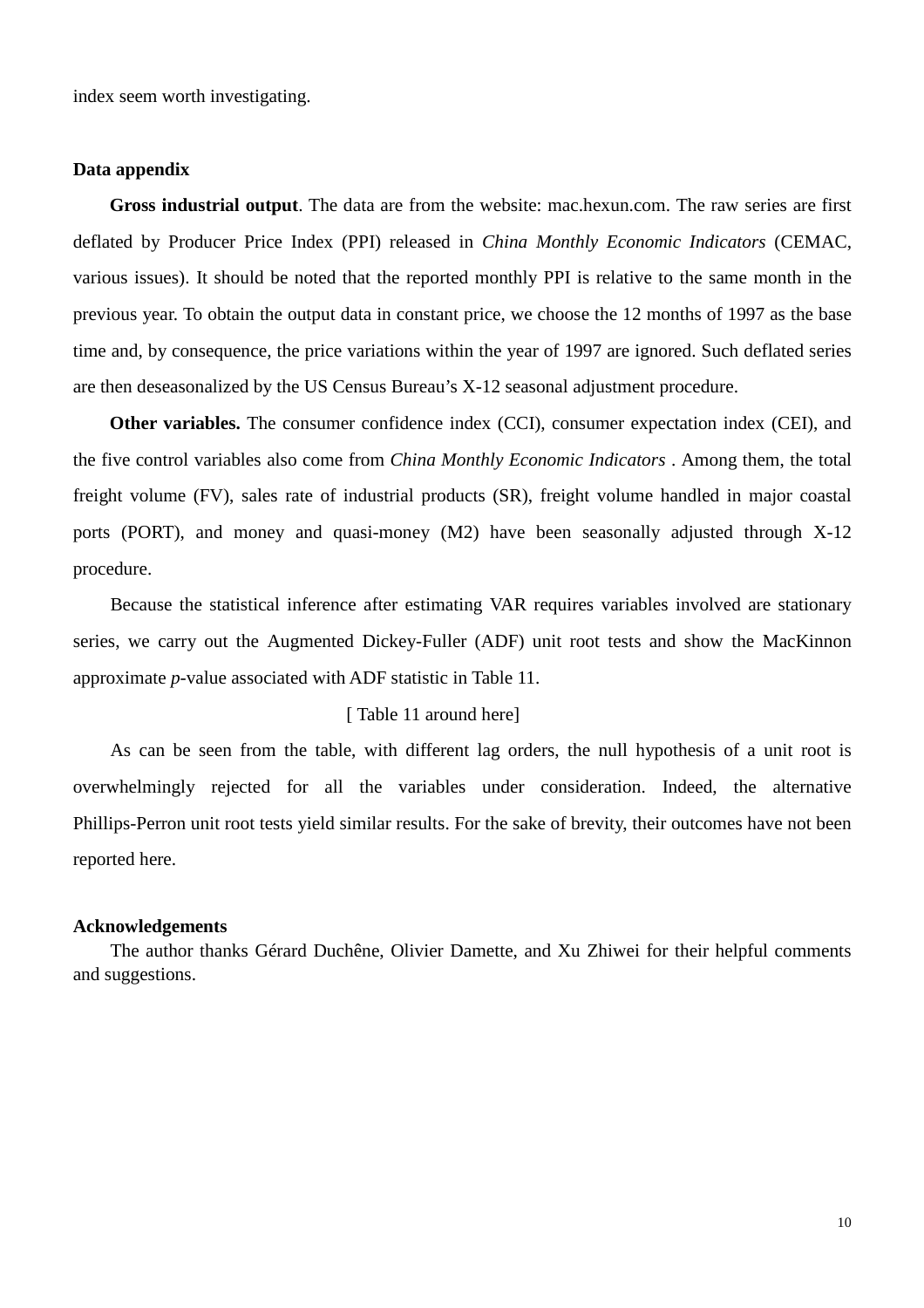#### **References**

- Acemoglu, Daron, Scott, Andrew, 1994. Consumer confidence and rational expectations: Are agents' beliefs consistent with the theory? Economic Journal 104 (January), 1-19.
- Akerlof, George A., Shiller, Robert J., 2009. Animal Spirits: How Human Psychology Drives the Economy, and Why It Matters for Global Capitalism. Princeton University Press.
- Barsky, Robert, Sims, Eric R., 2009. Information, animal spirits, and the meaning of innovations in consumer confidence. NBER Working Paper, No. w15049.
- Berg, Lennart, Bergström, Reinhold, 1996. Consumer confidence and consumption in Sweden. Unpublished paper. Department of Economics, Uppsala University.
- Blanchard, Olivier, 1993. Consumption and the recession of 1990-1991. American Economic Review 83 (2), 270-274.
- Carroll, Christopher D., Fuhrer, Jeffrey C., Wilcox, David W., 1994. Does consumer sentiment forecast household spending? If so, why? American Economic Review 84 (5), 1397-1408.
- Chamon, Marcos, Prasad, Eswar, 2008. Why are saving rates of urban households in China rising? IMF Working Paper, WP/08/145.
- China Economic Monitoring and Analysis Center (various issues). China Monthly Economic Indicators.
- Fan, Chengze S., Wong, Phoebe, 1998. Does consumer sentiment forecast household spending? The Hong Kong case. Economics Letters 58 (1), 77-84.
- Goh, Khoon L., 2003. Does consumer confidence forecast consumption expenditure in New Zealand? New Zealand Treasury, Working Paper, 03/22.
- Granger, C. W. J., 1969. Investigating causal relations by econometric models and cross-spectral methods. Econometrica 37, 424−438.
- Howrey, E. Philip, 2001. The predictive power of the Index of Consumer Sentiment. Brookings Papers on Economic Activity 2001(1), 175-207.
- Keynes, John M, 1936. The General Theory of Employment, Interest, and Money. New York: Harcourt, Brace.
- Kwan, Andy C. C., Cotsomitis, John A., 2004. Can consumer attitudes forecast household spending in the United States? Further evidence from the Michigan Survey of Consumers. Southern Economic Journal 71(1), 136-144.
- Lovell, Michael C., 2001. The predictive power of the Index of Consumer Sentiment: Comment and discussion. Brookings Papers on Economic Activity 2001(1), 208-216.
- Ludvigson, Sydney C., 2003. Consumer confidence and consumer spending. Journal of Economic Perspectives 18(2), 29-50.
- Matsusaka, John G., Sbordone, Argia M., 1995. Consumer confidence and economic fluctuations. Economic Inquiry 33 (2), 296-318.
- Meng, Xin, 2003. Unemployment, consumption smoothing, and precautionary saving in urban China. Journal of Comparative Economics 31, 465-485.
- Poncet, Sandra, Barthélemy, Jean, 2008. China as an integrated area ? Journal of Economic Integration 23(4), 886-926.
- Sensier, M., Artis, M., Osborn, D., Birchenhall, C., 2004. Domestic and international influences on business cycle regime in Europe. International Journal of Forecasting 20 (2), 343-357.
- Souleles, Nicholas, 2004. Expectation, heterogeneous forecast errors, and consumption: Micro evidence from the Michigan consumer sentiment surveys. Journal of Money, Credit, and Banking 36 (1), 39-72.
- Tang, Kam-Ki, 1998. Economic integration of the Chinese provinces: A business cycle approach. Journal of Economic Integration 13, 549-570.
- Taylor, Karl, McNabb, Robert, 2007. Business cycles and the role of confidence: Evidence from Europe. Oxford Bulletin of Economics and Statistics 69 (2), 185-208.
- Utaka, Atsuo, 2003. Confidence and the real economy: The Japanese case. Applied Economics 35 (3), 337-342.
- Zhang, Yin, Wan, Guanghua, 2005. China's business cycles: Perspectives from an AD-AS model. Asian Economic Journal 19 (4), 445-469.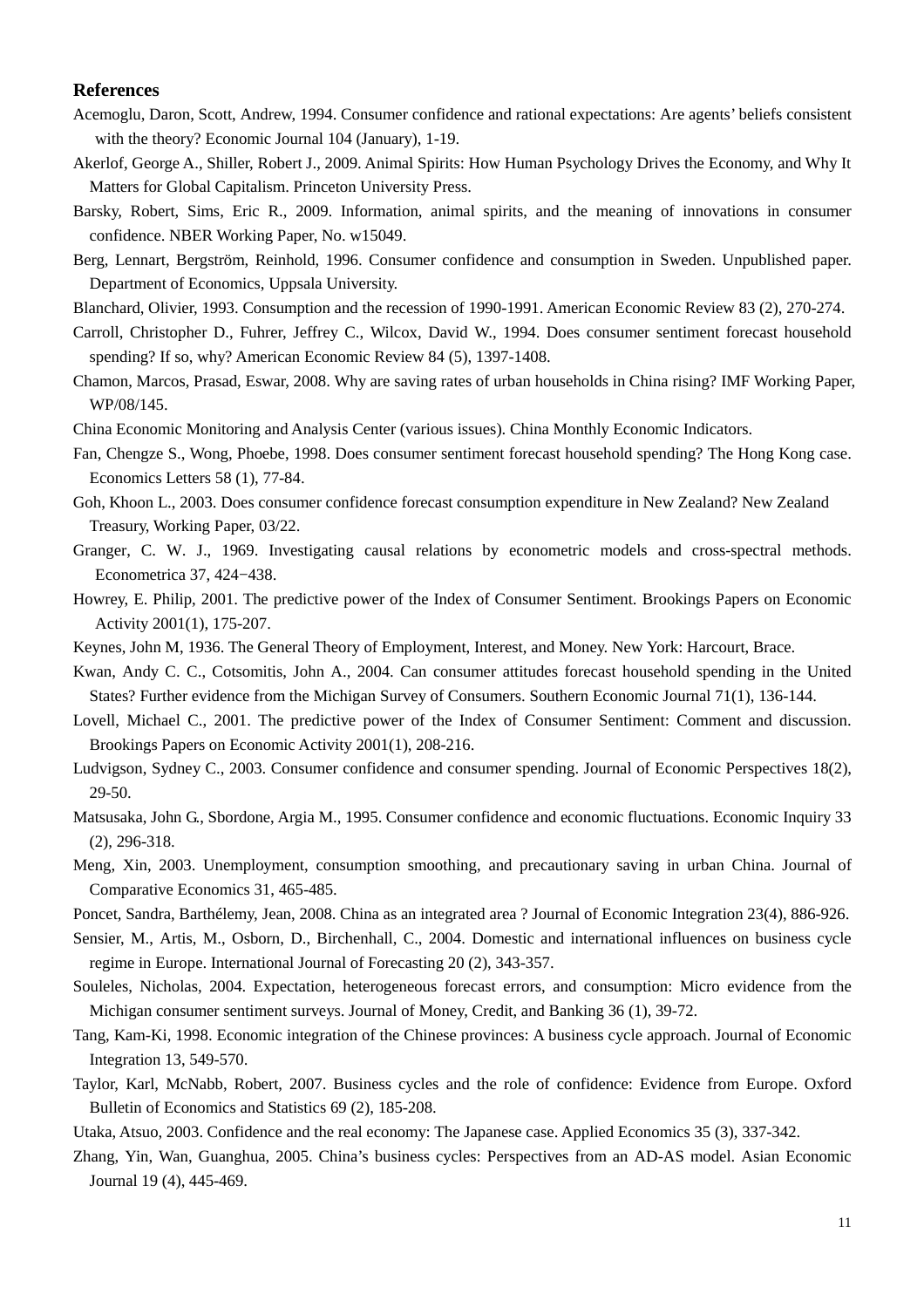|                        |                |            | T an who Granger causancy tests for mitagerial output and commentee matrix |                 |
|------------------------|----------------|------------|----------------------------------------------------------------------------|-----------------|
|                        | Chi2-Statistic | $p$ -value | Sum of coefficients                                                        | Standard errors |
| Lags of CCI in         | 3.2218         | 0.200      | $-0.0003$                                                                  | 0.0007          |
| <b>OUTPUT</b> equation |                |            |                                                                            |                 |
| Lags of OUTPUT         | 4.6925         | 0.096      | 11.1036                                                                    | 5.9725*         |
| in CCI equation        |                |            |                                                                            |                 |
| Lags of CEI in         | 5.7115         | 0.058      | $-0.0007$                                                                  | 0.0006          |
| <b>OUTPUT</b> equation |                |            |                                                                            |                 |
| Lags of OUTPUT         | 4.6119         | 0.100      | 13.1788                                                                    | $7.0425*$       |
| in CEI equation        |                |            |                                                                            |                 |

### **Table 1 Pairwise Granger causality tests for industrial output and confidence index**

Notes: 1. Number of observations equals 145.

2. Both the Akaike information criterion (AIC) and Schwarz information criterion (SIC) suggest that the appropriate lag order in the VAR is two.

3. \* significant at the 10% level.

# **Table 2 Pairwise Granger causality tests for industrial output, expectation index, and all control variables**

|                | Chi2-Statistic | $p$ -value | Sum of coefficients | Standard errors |
|----------------|----------------|------------|---------------------|-----------------|
| - OUTPUT model |                |            |                     |                 |
| Lags of CEI    | 7.0003         | 0.030      | $-0.0011$           | $0.0006**$      |
| Lags of FV     | 0.6405         | 0.726      | $-0.0073$           | 0.0783          |
| Lags of SR     | 13.0570        | 0.001      | 0.0133              | $0.0043***$     |
| Lags of PORT   | 5.4361         | 0.066      | $-0.2584$           | $0.1415*$       |
| Lags of M2     | 0.9023         | 0.637      | 0.1816              | 0.1917          |
| Lags of STOCK  | 6.4220         | 0.040      | 0.0728              | $0.0355**$      |
| - CEI model    |                |            |                     |                 |
| Lags of OUTPUT | 3.3786         | 0.185      | 12.3189             | 8.0382          |
| Lags of FV     | 3.3882         | 0.184      | $-7.1322$           | 4.1912*         |
| Lags of SR     | 5.3813         | 0.068      | 0.3130              | 0.2287          |
| Lags of PORT   | 0.6399         | 0.726      | 6.0329              | 7.5745          |
| Lags of M2     | 1.4736         | 0.479      | $-5.5366$           | 10.2589         |
| Lags of STOCK  | 0.0683         | 0.966      | 0.2726              | 1.8985          |

Notes: 1. Number of observations equals 145.

2. Results reported here are based on the VAR with two lags, as suggested by AIC. Although SIC tends to choose model with only one lag, the causal link running from CEI to output still exists.

3. \*\*\* significant at the 1% level;

\*\* significant at the 5% level;

\* significant at the 10% level.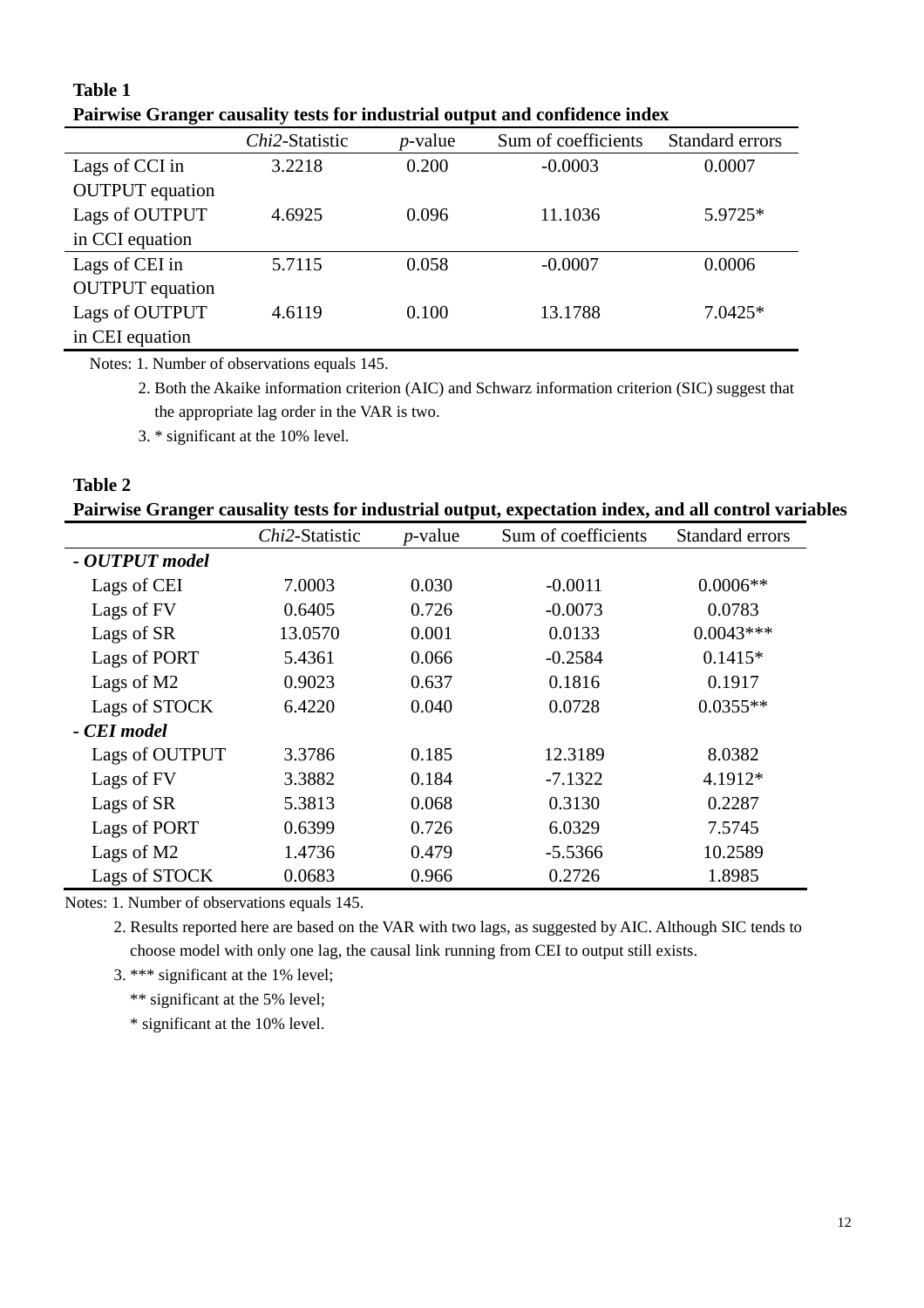|                  | Month | orcease variance accomposition or output growth ( in percentage)<br><b>CEI</b> | <b>OUTPUT</b>    | <b>SR</b>        | <b>PORT</b>      | <b>STOCK</b>   |
|------------------|-------|--------------------------------------------------------------------------------|------------------|------------------|------------------|----------------|
| $\mathbf{1}$     |       | 0.3                                                                            | 99.7             | $\overline{0}$   | $\overline{0}$   | $\overline{0}$ |
| $6\,$            |       | 2.4                                                                            | 85.1             | 4.4              | 4.3              | 3.9            |
| 12               |       | 2.5                                                                            | 84.9             | 4.4              | 4.3              | 3.9            |
|                  |       |                                                                                |                  |                  |                  |                |
|                  | Month | <b>OUTPUT</b>                                                                  | <b>CEI</b>       | <b>SR</b>        | <b>PORT</b>      | <b>STOCK</b>   |
| $\mathbf{1}$     |       | 100                                                                            | $\boldsymbol{0}$ | $\overline{0}$   | $\overline{0}$   | $\Omega$       |
| 6                |       | 84.6                                                                           | 2.9              | 4.4              | 4.3              | 3.9            |
| 12               |       | 84.4                                                                           | 3.0              | 4.4              | 4.3              | 3.9            |
|                  |       |                                                                                |                  |                  |                  |                |
|                  | Month | <b>OUTPUT</b>                                                                  | <b>SR</b>        | <b>CEI</b>       | <b>PORT</b>      | <b>STOCK</b>   |
| $\mathbf{1}$     |       | $\mathbf{1}$                                                                   | $\overline{0}$   | $\boldsymbol{0}$ | $\boldsymbol{0}$ | $\overline{0}$ |
| $6\,$            |       | 84.6                                                                           | 4.8              | 2.4              | 4.3              | 3.9            |
| 12               |       | 84.4                                                                           | 4.9              | 2.6              | 4.3              | 3.9            |
|                  |       |                                                                                |                  |                  |                  |                |
|                  | Month | <b>OUTPUT</b>                                                                  | <b>SR</b>        | <b>PORT</b>      | <b>CEI</b>       | <b>STOCK</b>   |
| $\mathbf{1}$     |       | $\mathbf{1}$                                                                   | $\boldsymbol{0}$ | $\boldsymbol{0}$ | $\bf{0}$         | $\overline{0}$ |
| $6\,$            |       | 84.6                                                                           | 4.8              | 4.7              | 2.0              | 3.9            |
| 12               |       | 84.4                                                                           | 4.9              | 4.7              | 2.2              | 3.9            |
|                  |       |                                                                                |                  |                  |                  |                |
|                  | Month | <b>OUTPUT</b>                                                                  | <b>SR</b>        | <b>PORT</b>      | <b>STOCK</b>     | <b>CEI</b>     |
| $\mathbf{1}$     |       | $\mathbf{1}$                                                                   | $\overline{0}$   | $\overline{0}$   | $\overline{0}$   | $\bf{0}$       |
| $\boldsymbol{6}$ |       | 84.6                                                                           | 4.8              | 4.7              | 3.9              | 2.0            |
| 12               |       | 84.4                                                                           | 4.9              | 4.7              | 3.9              | 2.2            |

**Table 3 Forecast variance decomposition of output growth ( in percentage)** 

Note: It is found that the modulus of each eigenvalue of the coefficient matrix is strictly less than one, indicating that the VAR system is stable.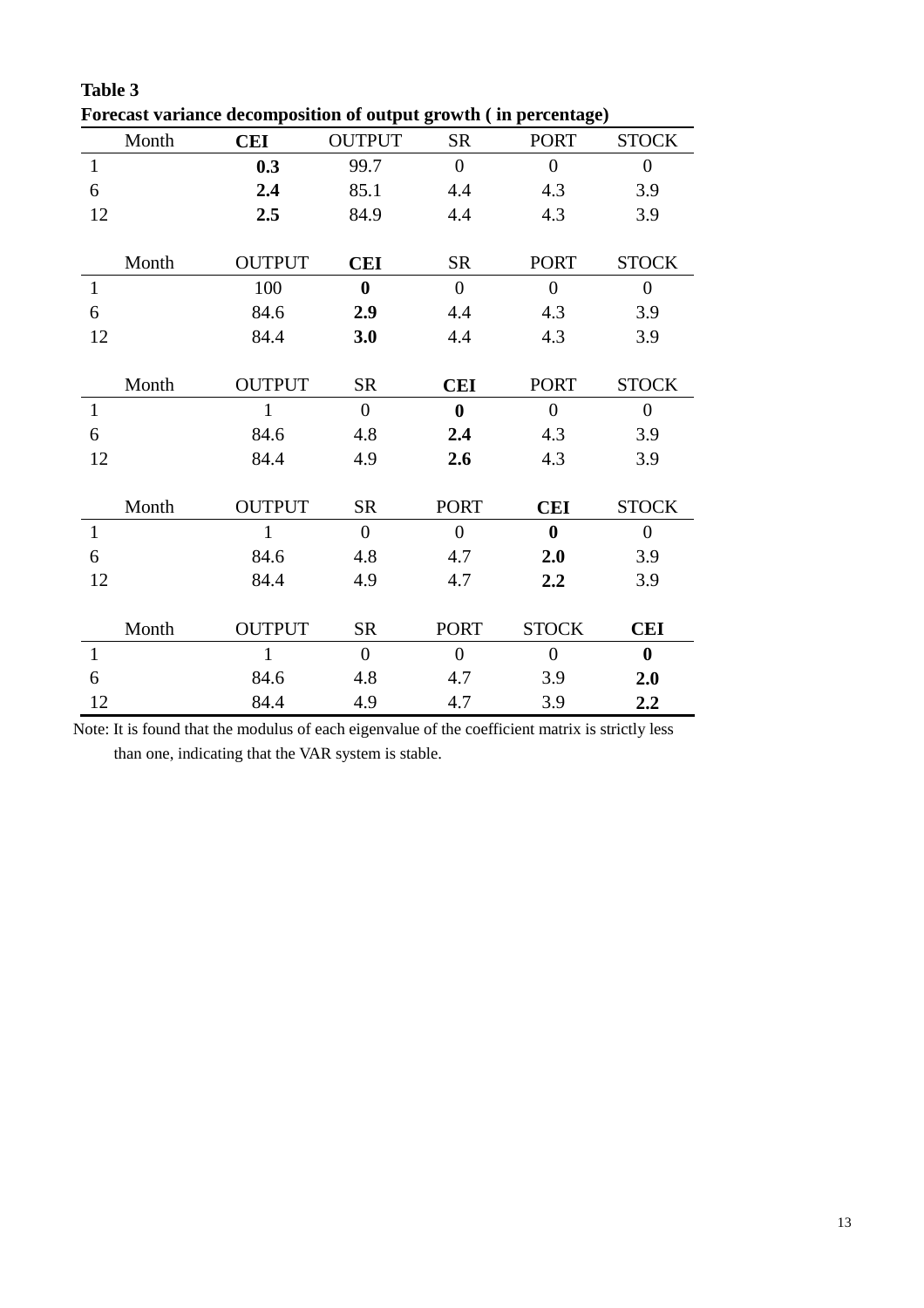|                    | ттерценсу от слраняющиту десевяющиту суспея на писиятнитоперис |           |           |           |           |           |  |  |  |
|--------------------|----------------------------------------------------------------|-----------|-----------|-----------|-----------|-----------|--|--|--|
|                    | 1-month                                                        | 2-month   | 3-month   | 1-month   | 2-month   | 3-month   |  |  |  |
|                    | expansion                                                      | expansion | expansion | recession | recession | recession |  |  |  |
| Yes                | 79.                                                            | 45        |           | 68        | 34        | 23        |  |  |  |
| N <sub>o</sub>     | 68                                                             | 101       | 118       | 79        | 112       | 122       |  |  |  |
| Total observations | 147                                                            | 146       | 145       | 147       | 146       | 145       |  |  |  |

### **Table 4 Frequency of expansionary /recessionary events in industrial output**

## **Table 5**

### **Forecasting three-month expansions: Probit model without control variables**

|                                 | 1 month ahead | 2 months ahead | 3 months ahead |
|---------------------------------|---------------|----------------|----------------|
| <b>CEI</b>                      | $-0.0665$     | $-0.0640$      | $-0.0563$      |
|                                 | $(0.0293)$ ** | $(0.0296)$ **  | $(0.0297)*$    |
| Log-likelihood value            | $-66.3857$    | $-66.3868$     | $-66.8482$     |
| Pseudo R-squared                | 0.0447        | 0.0418         | 0.0322         |
| Percent correctly predicted     |               |                |                |
| (expansion)                     |               |                |                |
| Percent correctly predicted     | 81.25%        | 81.12%         | 80.99%         |
| (no expansion)                  |               |                |                |
| Overall<br>percent<br>correctly | 81.25%        | 81.12%         | 80.99%         |
| predicted                       |               |                |                |

Notes: 1. Huber-White robust standard errors are in parentheses, with

\*\* significant at the 5% level;

\* significant at the 10% level.

2. Predicted probability is compared to the conventional benchmark 0.5.

### **Table 6**

### **Forecasting two-month expansions: Probit model without control variables**

|                                 | 1 month ahead | 2 months ahead | 3 months ahead |
|---------------------------------|---------------|----------------|----------------|
| <b>CEI</b>                      | $-0.0539$     | $-0.0607$      | $-0.0518$      |
|                                 | $(0.0260)$ ** | $(0.0260)**$   | $(0.0261)$ **  |
| Log-likelihood value            | $-87.4708$    | $-86.4880$     | $-86.9241$     |
| Pseudo R-squared                | 0.0260        | 0.0330         | 0.0240         |
| Percent correctly predicted     | 50.00%        | 80.00%         | 66.67%         |
| (expansion)                     |               |                |                |
| Percent correctly predicted     | 69.50%        | 72.39%         | 69.29%         |
| (no expansion)                  |               |                |                |
| Overall<br>percent<br>correctly | 68.97%        | 72.92%         | 69.23%         |
| predicted                       |               |                |                |

Notes: 1. Huber-White robust standard errors are in parentheses, with

\*\* significant at the 5% level.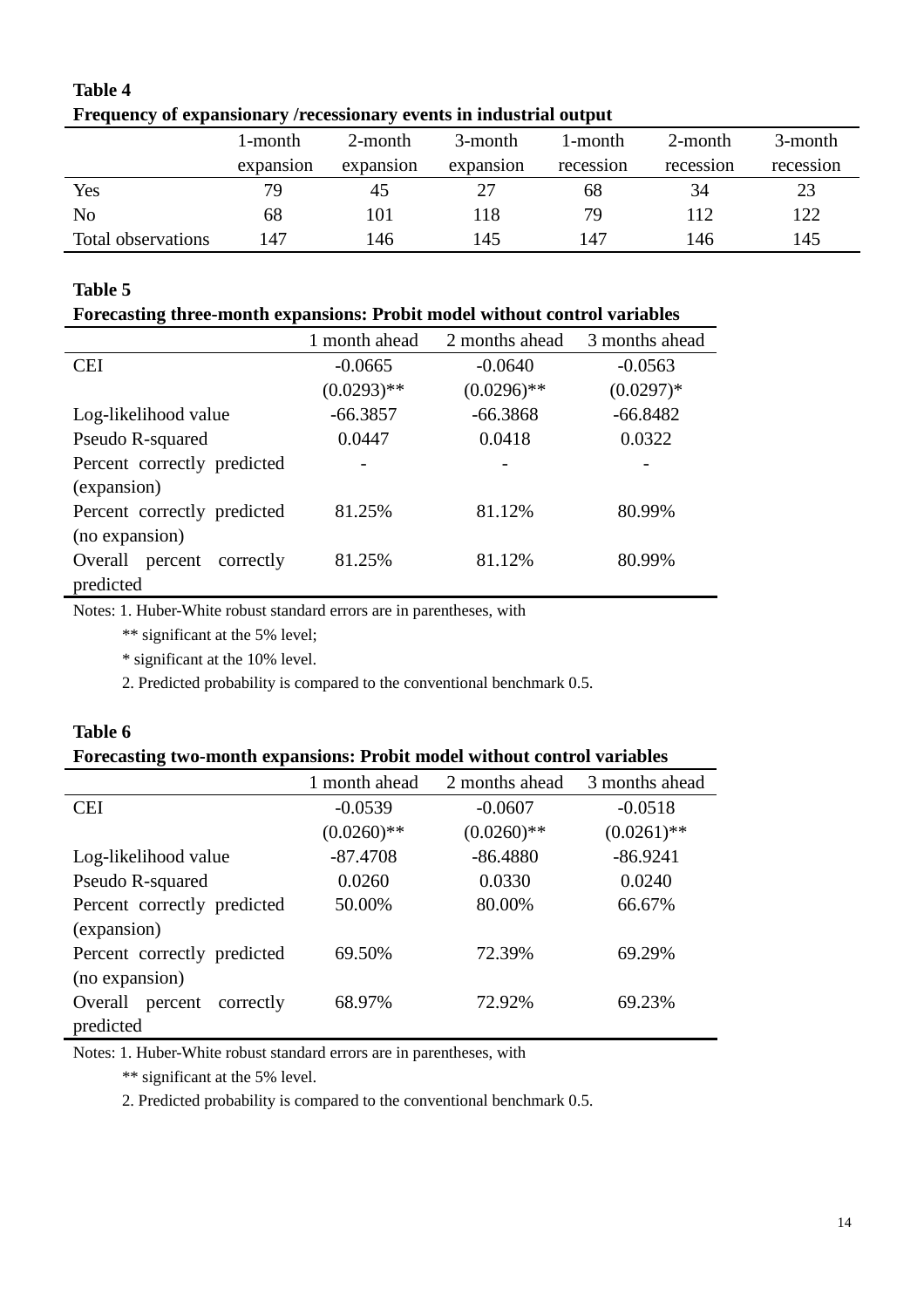# **Table 7 Forecasting one-month expansions: Probit model without control variables**

|                              | 1 month ahead | 2 months ahead | 3 months ahead |
|------------------------------|---------------|----------------|----------------|
| <b>CEI</b>                   | $-0.0338$     | $-0.0464$      | $-0.0479$      |
|                              | (0.0243)      | $(0.0239)*$    | $(0.0241)$ **  |
| Log-likelihood value         | $-99.7691$    | -98.3831       | $-97.5090$     |
| Pseudo R-squared             | 0.0093        | 0.0170         | 0.0182         |
| Percent correctly predicted  | 54.72%        | 54.65%         | 55.68%         |
| (expansion)                  |               |                |                |
| Percent correctly predicted  | 47.50%        | 47.46%         | 48.21%         |
| (no expansion)               |               |                |                |
| Overall percent<br>correctly | 52.74%        | 51.72%         | 52.78%         |
| predicted                    |               |                |                |

Notes: 1. Huber-White robust standard errors are in parentheses, with

\*\* significant at the 5% level;

\* significant at the 10% level.

2. Predicted probability is compared to the conventional benchmark 0.5.

| Forecasting three-month expansions: Probit model with control variables |                |                |                |  |
|-------------------------------------------------------------------------|----------------|----------------|----------------|--|
|                                                                         | 1 month ahead  | 2 months ahead | 3 months ahead |  |
| <b>CEI</b>                                                              | $-0.0863$      | $-0.0865$      | $-0.0924$      |  |
|                                                                         | $(0.0307)$ *** | $(0.0321)$ *** | $(0.0332)$ *** |  |
| <b>FV</b>                                                               | $-1.0600$      | $-4.9178$      | 3.3674         |  |
|                                                                         | (1.9281)       | $(2.7506)^*$   | (2.7371)       |  |
| <b>SR</b>                                                               | 0.5852         | 0.7106         | 0.7451         |  |
|                                                                         | $(0.2167)$ *** | $(0.2523)$ *** | $(0.2565)$ *** |  |
| <b>PORT</b>                                                             | 0.3361         | 5.4799         | 3.0625         |  |
|                                                                         | (3.9225)       | (3.7403)       | (3.6191)       |  |
| M <sub>2</sub>                                                          | $-5.4137$      | $-4.5556$      | $-21.2502$     |  |
|                                                                         | (7.2722)       | (6.6726)       | (15.5297)      |  |
| <b>STOCK</b>                                                            | 1.6418         | 1.5488         | 2.0024         |  |
|                                                                         | (1.4584)       | (1.3785)       | (1.4236)       |  |
| Log-likelihood value                                                    | $-62.5152$     | $-59.8955$     | $-59.3970$     |  |
| Pseudo R-squared                                                        | 0.1004         | 0.1355         | 0.1401         |  |
| Percent correctly predicted                                             | 25.00%         | 50.00%         | 50.00%         |  |
| (expansion)                                                             |                |                |                |  |
| Percent correctly predicted                                             | 81.43%         | 82.01%         | 82.35%         |  |
| (no expansion)                                                          |                |                |                |  |
| Overall percent correctly                                               | 79.86%         | 81.12%         | 80.99%         |  |
| predicted                                                               |                |                |                |  |

| <b>Table 8</b> |                                                                                |
|----------------|--------------------------------------------------------------------------------|
|                | <b>Forecasting three-month expansions: Probit model with control variables</b> |

Notes: 1. Huber-White robust standard errors are in parentheses, with

\*\*\* significant at the 1% level;

\* significant at the 10% level.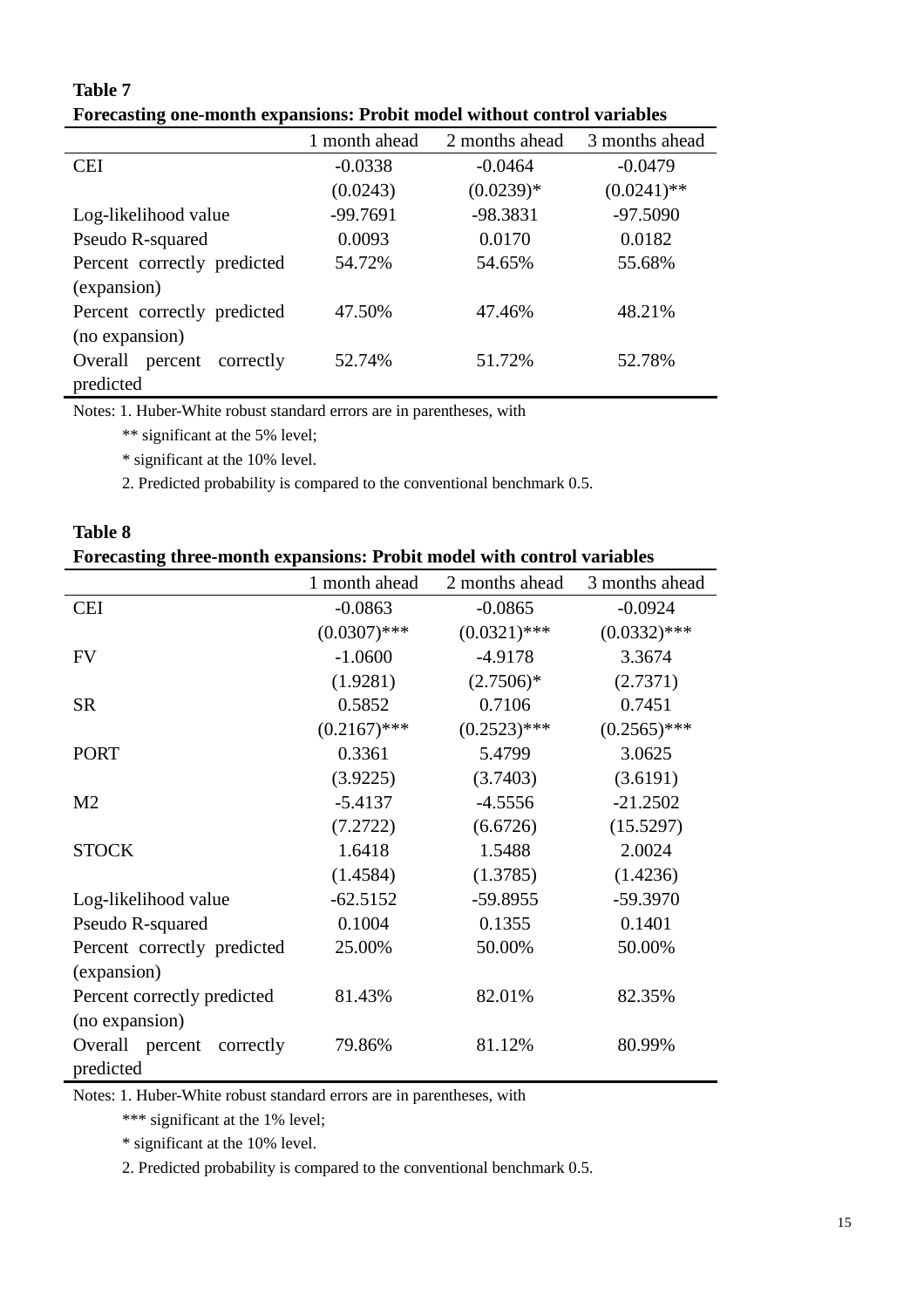| гогсаянід гмо-шониг сараняоня. І голі шойсі міні сонігог тагіаліся |                |                |                |
|--------------------------------------------------------------------|----------------|----------------|----------------|
|                                                                    | 1 month ahead  | 2 months ahead | 3 months ahead |
| <b>CEI</b>                                                         | $-0.0810$      | $-0.0783$      | $-0.0784$      |
|                                                                    | $(0.0276)$ *** | $(0.0292)$ *** | $(0.0273)$ *** |
| <b>FV</b>                                                          | $-1.9990$      | $-3.8876$      | $-0.9871$      |
|                                                                    | (1.7645)       | $(2.2118)*$    | (2.5333)       |
| <b>SR</b>                                                          | 0.6805         | 0.6739         | 0.7298         |
|                                                                    | $(0.2065)$ *** | $(0.2233)$ *** | $(0.2131)$ *** |
| <b>PORT</b>                                                        | $-2.0044$      | 2.5096         | 1.9881         |
|                                                                    | (3.3568)       | (3.9097)       | (3.6053)       |
| M <sub>2</sub>                                                     | $-8.7021$      | 12.8138        | $-4.7692$      |
|                                                                    | (7.2475)       | $(6.4011)$ **  | (6.6203)       |
| <b>STOCK</b>                                                       | 1.2486         | 0.9778         | 1.1101         |
|                                                                    | (1.2504)       | (1.2717)       | (1.2693)       |
| Log-likelihood value                                               | $-81.1420$     | $-78.5535$     | $-80.2559$     |
| Pseudo R-squared                                                   | 0.0965         | 0.1217         | 0.0989         |
| Percent correctly predicted                                        | 61.90%         | 52.38%         | 53.85%         |
| (expansion)                                                        |                |                |                |
| Percent correctly predicted                                        | 74.19%         | 72.36%         | 73.50%         |
| (no expansion)                                                     |                |                |                |
| Overall percent correctly<br>predicted                             | 72.41%         | 69.44%         | 69.93%         |

**Table 9 Forecasting two-month expansions: Probit model with control variables** 

Notes: 1. Huber-White robust standard errors are in parentheses, with

\*\*\* significant at the 1% level;

\*\* significant at the 5% level;

\* significant at the 10% level.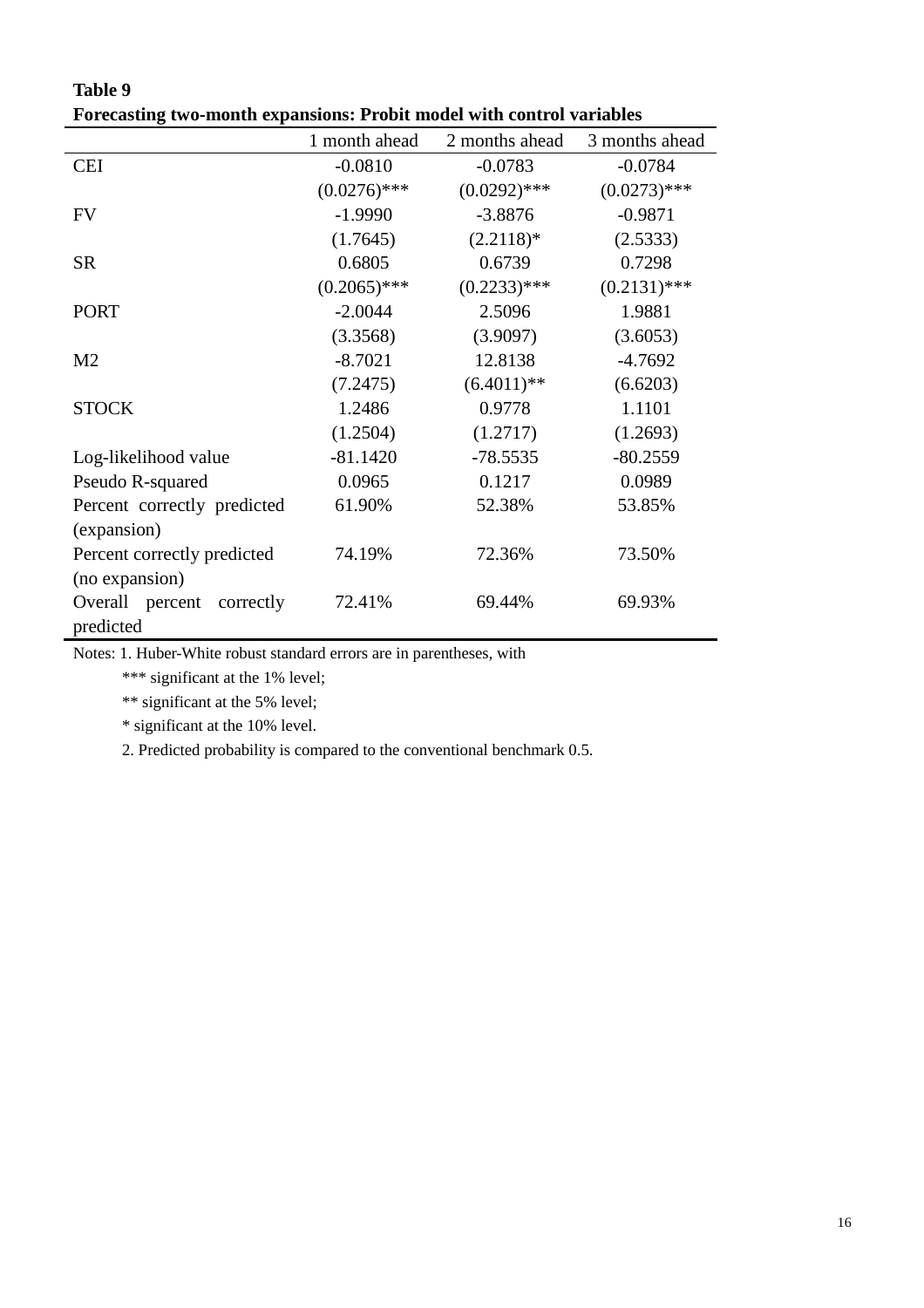| т огссаятца оне-толин ехраняоня, ттооле толи мин сони от уатавлея |                |                |                |
|-------------------------------------------------------------------|----------------|----------------|----------------|
|                                                                   | 1 month ahead  | 2 months ahead | 3 months ahead |
| <b>CEI</b>                                                        | $-0.0688$      | $-0.0637$      | $-0.0741$      |
|                                                                   | $(0.0255)$ *** | $(0.0271)$ **  | $(0.0287)$ *** |
| <b>FV</b>                                                         | 1.3205         | $-3.5237$      | $-0.5055$      |
|                                                                   | (1.7578)       | $(1.8862)*$    | (2.0444)       |
| <b>SR</b>                                                         | 0.6565         | 0.5893         | 0.7308         |
|                                                                   | $(0.2114)$ *** | $(0.2039)$ *** | $(0.1977)$ *** |
| <b>PORT</b>                                                       | $-4.0296$      | 2.1373         | $-1.5997$      |
|                                                                   | (3.8647)       | (3.7193)       | (4.0778)       |
| M <sub>2</sub>                                                    | $-9.5292$      | 7.1691         | 9.0214         |
|                                                                   | (8.0473)       | (6.3059)       | (6.2509)       |
| <b>STOCK</b>                                                      | 3.2822         | $-0.8572$      | 1.3334         |
|                                                                   | $(1.3380)$ **  | (1.2021)       | (1.2078)       |
| Log-likelihood value                                              | $-88.4899$     | $-91.3174$     | $-88.7904$     |
| Pseudo R-squared                                                  | 0.1213         | 0.0876         | 0.1060         |
| Percent correctly predicted                                       | 67.03%         | 63.41%         | 65.88%         |
| (expansion)                                                       |                |                |                |
| Percent correctly predicted                                       | 67.27%         | 58.73%         | 62.71%         |
| (no expansion)                                                    |                |                |                |
| Overall percent<br>correctly                                      | 67.12%         | 61.38%         | 64.58%         |
| predicted                                                         |                |                |                |

**Table 10 Forecasting one-month expansions: Probit model with control variables** 

Notes: 1. Huber-White robust standard errors are in parentheses, with

\*\*\* significant at the 1% level;

\*\* significant at the 5% level;

\* significant at the 10% level.